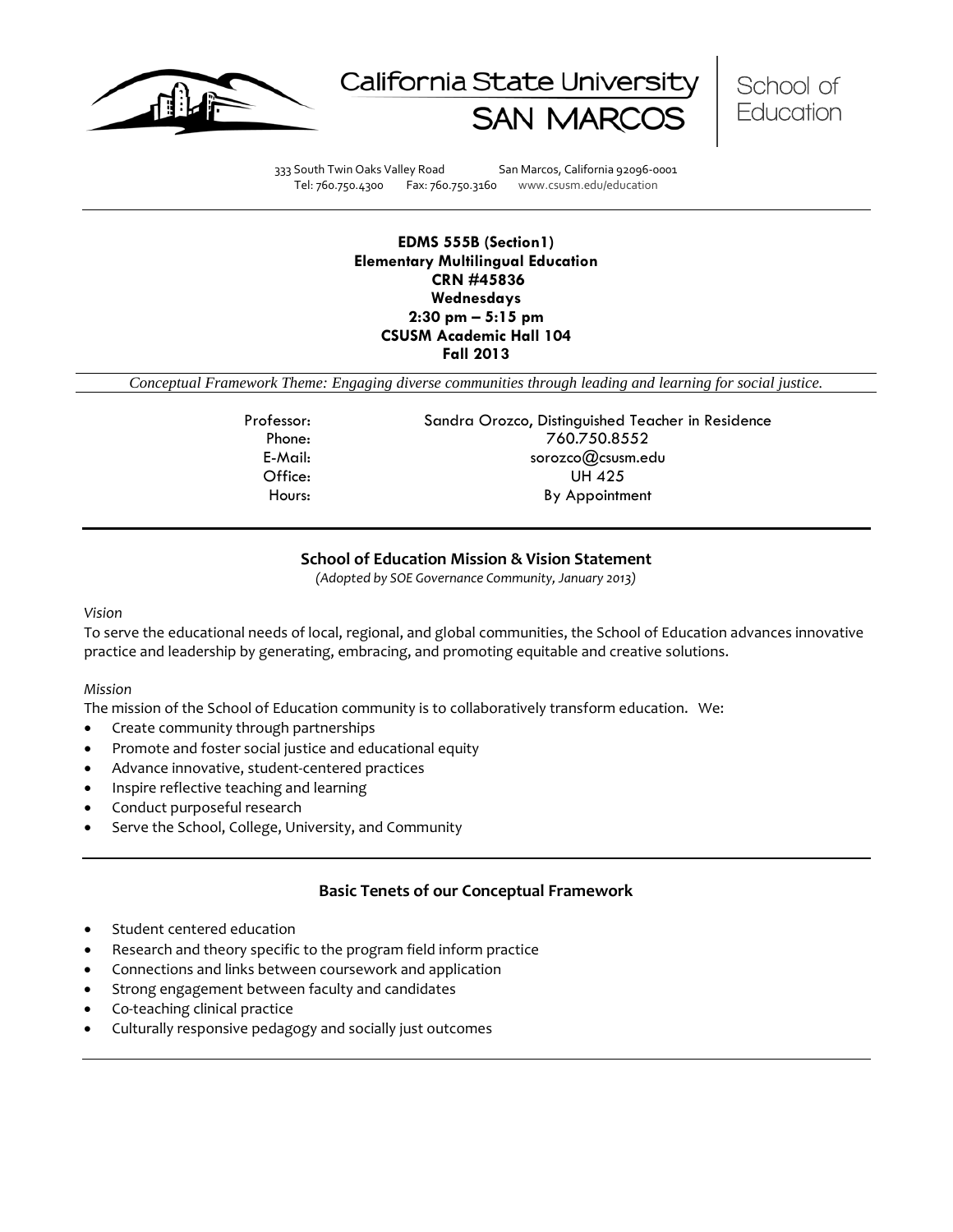## **COURSE DESCRIPTION**

Focuses on developing an understanding of theory, methodology, and assessment of second language acquisition in integrated and inclusive elementary classrooms. *Enrollment restricted to students in the ICP.*

OROZCO: This course addresses the needs of elementary school teachers faced with the growing diversity in today's classrooms. It will focus on bilingual sociolinguistic/sociocultural competence and implications for learning and instruction, application of effective alternative instructional practices, cultural aspects of English learners, as well as effective and appropriate English language development (ELD) techniques and successful bilingual, multilingual education for language minority students.

## **Course Prerequisites:**

Admission to the Multiple Subject/CLAD Teacher Credential Program

## **Course Objectives:**

- 1. Explain the basic terms, philosophies, problems, issues, history, and practices related to the education of language minority persons in California and the US and knowledge of the history, policies, programs, and research on the effectiveness of bilingual education and bilingualism in the United States.
- 2. Demonstrate understanding of the most important goals of bilingual/multicultural education. Understand and apply research and its effects on the dimensions of learning in bilingual education program models.
- 3. Explain the theoretical framework upon which bilingual education is founded and demonstrate understanding of the philosophical, theoretical, legal, and legislative foundations of bilingual education and their effects on program design and educational achievement.
- 4. Demonstrate understanding of existing student identification, assessment, and language re-designation requirements for the state of California.
- 5. Explain the connections between bilingual education, English as a second language, and SDAIE, SDAIS/CALLA methodologies. Apply knowledge of the research on the cognitive effects of bilingualism and bi-literacy as developmental processes in instructional practice.
- 6. Demonstrate understanding of models of multicultural intercultural education and their implications for curriculum, instruction, and educational policy. Become cognizant of the fact that students' motivation, participation, and achievement are influenced by an intercultural classroom climate and school community.
- 7. Gain knowledge and understanding pertaining to similarities and differences between, contributions of, exchanges between, and varying perspectives of the populations referenced in the Non- Discrimination Policy of the State of California.
- 8. Demonstrate knowledge of the transferability between primary and target language with the understanding that the level of transferability is affected by the level of compatibility and may vary among languages.
- 9. Promote authentic parental participation that includes learning about school systems, assuming leadership roles and affecting policy and understanding of the family as a primary language and cultural resource.

#### **Required Texts**

- *Making Content Comprehensible for English Language Learners: The SIOP Model, 4th Edition.* (Echevarria,Vogt, & Short, 2013).ISBN: 978-0-13-268972-4
- *Common Core for the Not-So-Common Learner, Grades K-5 English Language Arts Strategies, Grades K-5.*  (Hongsfeld & Dove, 2013).ISBN: 9781452257822
- Download 1999 English Language Development Standards for California Public Schools K-12. You can download the ELD standards from the CDE website (www.cde.ca.gov)
- Download 2012 English Language Development Standards for California Public Schools K-12. You can download the ELD standards from the CDE website (http://www.cde.ca.gov/sp/el/er/eldstandards.asp)
- Download California's Common Core State Standard from California Department of Education Common Core website (www.cde.a.gov/re/cc ).
- Download Appendices A-D and Glossary from 2012 ELD Standards (http://www.cde.ca.gov/sp/el/er/eldstandards.asp)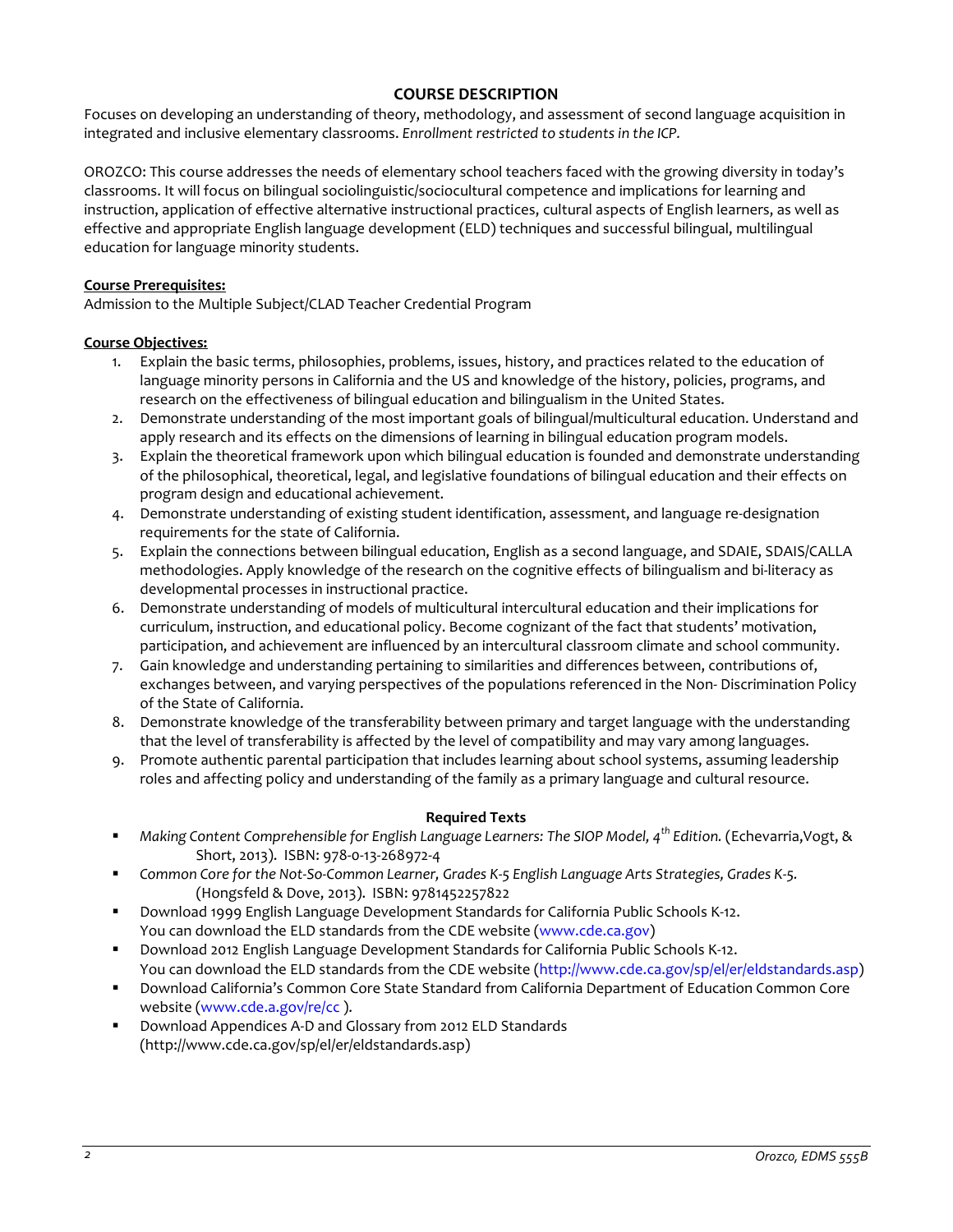## **Recommended Texts**

- *99 Ideas and Activities for Teaching English Language Learners with the SIOP Model.* (Echevarria, Vogt, & Short, 2008). ISBN: 978-0-205-52106-7
- *eStandards*  California Common Core and ELD State Standards app

#### **Authorization to Teach English Learners**

This credential program has been specifically designed to prepare teachers for the diversity of languages often encountered in California public school classrooms. The authorization to teach English learners is met through the infusion of content and experiences within the credential program, as well as additional coursework. Candidates successfully completing this program receive a credential with authorization to teach English learners. *(Approved by CCTC in SB 2042 Program Standards, August 02)*

# **STUDENT LEARNING OUTCOMES**

#### **Teacher Performance Expectation (TPE) Competencies**

The course objectives, assignments, and assessments have been aligned with the CTC standards for the Multiple and Single Subject(s) Credential. This course is designed to help teachers seeking a California teaching credential to develop the skills, knowledge, and attitudes necessary to assist schools and district in implementing effective programs for all students. The successful candidate will be able to merge theory and practice in order to realize a comprehensive and extensive educational program for all students. You will be required to formally address the following TPEs in this course:

## **TPE 15**: **Social Justice and Equity**

- Valuing socially equitable teaching, learning, and schooling in a variety of organizational settings
- Incorporating pluralism and divergent perspectives on educating diverse students
- Democratizing public education to achieve social justice and equity

#### **TPE 7**: **Teaching English Learners**

- Selects materials and strategies for students' English comprehension
- Makes curriculum content appropriate for English language learners

#### **California Teacher Performance Assessment (CalTPA)**

Beginning July 1, 2008 all California credential candidates must successfully complete a state-approved system of teacher performance assessment (TPA), to be embedded in the credential program of preparation. At CSUSM this assessment system is called the CalTPA or the TPA for short.

To assist your successful completion of the TPA, a series of informational seminars are offered over the course of the program. TPA related questions and logistical concerns are to be addressed during the seminars. Your attendance to TPA seminars will greatly contribute to your success on the assessment.

Additionally, SoE classes use common pedagogical language, lesson plans (lesson designs), and unit plans (unit designs) in order to support and ensure your success on the TPA and more importantly in your credential program.

The CalTPA Candidate Handbook, TPA seminar schedule, and other TPA support materials can be found on the SoE website: <http://www.csusm.edu/education/CalTPA/ProgramMaterialsTPA.html>

#### **Assessment of Professional Dispositions**

Assessing a candidate's dispositions within a professional preparation program is recognition that teaching and working with learners of all ages requires not only specific content knowledge and pedagogical skills, but positive attitudes about multiple dimensions of the profession. The School of Education has identified six dispositions – social justice and equity, collaboration, critical thinking, professional ethics, reflective teaching and learning, and life-long learning—and developed an assessment rubric. For each dispositional element, there are three levels of performance *unacceptable*, *initial target*, and *advanced target*. The description and rubric for the three levels of performance offer measurable behaviors and examples.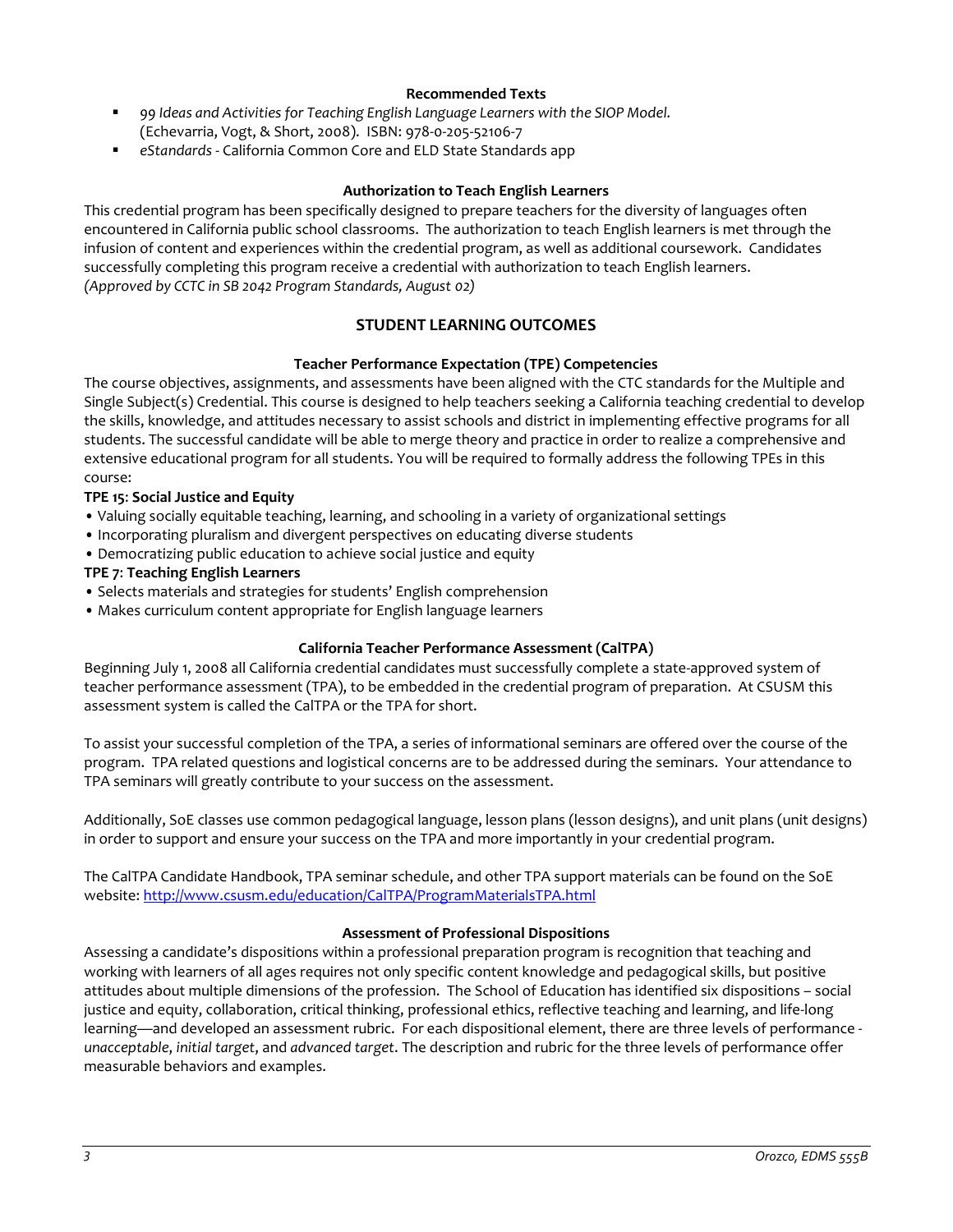The assessment is designed to provide candidates with ongoing feedback for their growth in professional dispositions and includes a self-assessment by the candidate. The dispositions and rubric are presented, explained and assessed in one or more designated courses in each program as well as in clinical practice. Based upon assessment feedback candidates will compose a reflection that becomes part of the candidate's Teaching Performance Expectation portfolio. Candidates are expected to meet the level of *initial target* during the program.

#### **School of Education Attendance Policy**

Due to the dynamic and interactive nature of courses in the School of Education, all candidates are expected to attend all classes and participate actively. At a minimum, candidates must attend more than 80% of class time, or s/he may not receive a passing grade for the course at the discretion of the instructor. Individual instructors may adopt more stringent attendance requirements. Should the candidate have extenuating circumstances, s/he should contact the instructor as soon as possible. *(Adopted by the COE Governance Community, December, 1997).*

This course: Students are encouraged and expected to attend all sessions during the course, however, since we all have busy lives, and unforeseeable circumstances sometimes get in the way of our plans, one absence will be excused without penalty. For each additional absence, there will be a reduction of 40% in this grade category. In regards to partially missed sessions, for every 30 minutes that a student is not in class, their grade in this category will be reduced by 20%. Additionally, if you miss more than three class sessions, (this includes late arrivals and departures), you cannot pass the class. Please remember to sign in for each class session.

## **Students with Disabilities Requiring Reasonable Accommodations**

Candidates with disabilities who require reasonable accommodations must be approved for services by providing appropriate and recent documentation to the Office of Disable Student Services (DSS). This office is located in Craven Hall 4300, and can be contacted by phone at (760) 750-4905, or TTY (760) 750-4909. Candidates authorized by DSS to receive reasonable accommodations should meet with their instructor during office hours or, in order to ensure confidentiality, in a more private setting.

## **All University Writing Requirement**

Writing requirements for this class will be met as described in the assignments. Every course at the university, including this one, must have a writing requirement of at least 2500 words.

## **CSUSM Academic Honesty Policy**

"Students will be expected to adhere to standards of academic honesty and integrity, as outlined in the Student Academic Honesty Policy. All written work and oral presentation assignments must be original work. All ideas/materials that are borrowed from other sources must have appropriate references to the original sources. Any quoted material should give credit to the source and be punctuated with quotation marks.

Students are responsible for honest completion of their work including examinations. There will be no tolerance for infractions. If you believe there has been an infraction by someone in the class, please bring it to the instructor's attention. The instructor reserves the right to discipline any student for academic dishonesty in accordance with the general rules and regulations of the university. Disciplinary action may include the lowering of grades and/or the assignment of a failing grade for an exam, assignment, or the class as a whole."

Incidents of Academic Dishonesty will be reported to the Dean of Students. Sanctions at the University level may include suspension or expulsion from the University.

## **Plagiarism:**

As an educator, it is expected that each candidate will do his/her own work, and contribute equally to group projects and processes. Plagiarism or cheating is unacceptable under any circumstances. If you are in doubt about whether your work is paraphrased or plagiarized see the Plagiarism Prevention for Students website [http://library.csusm.edu/plagiarism/index.html.](http://library.csusm.edu/plagiarism/index.html) If there are questions about academic honesty, please consult the University catalog.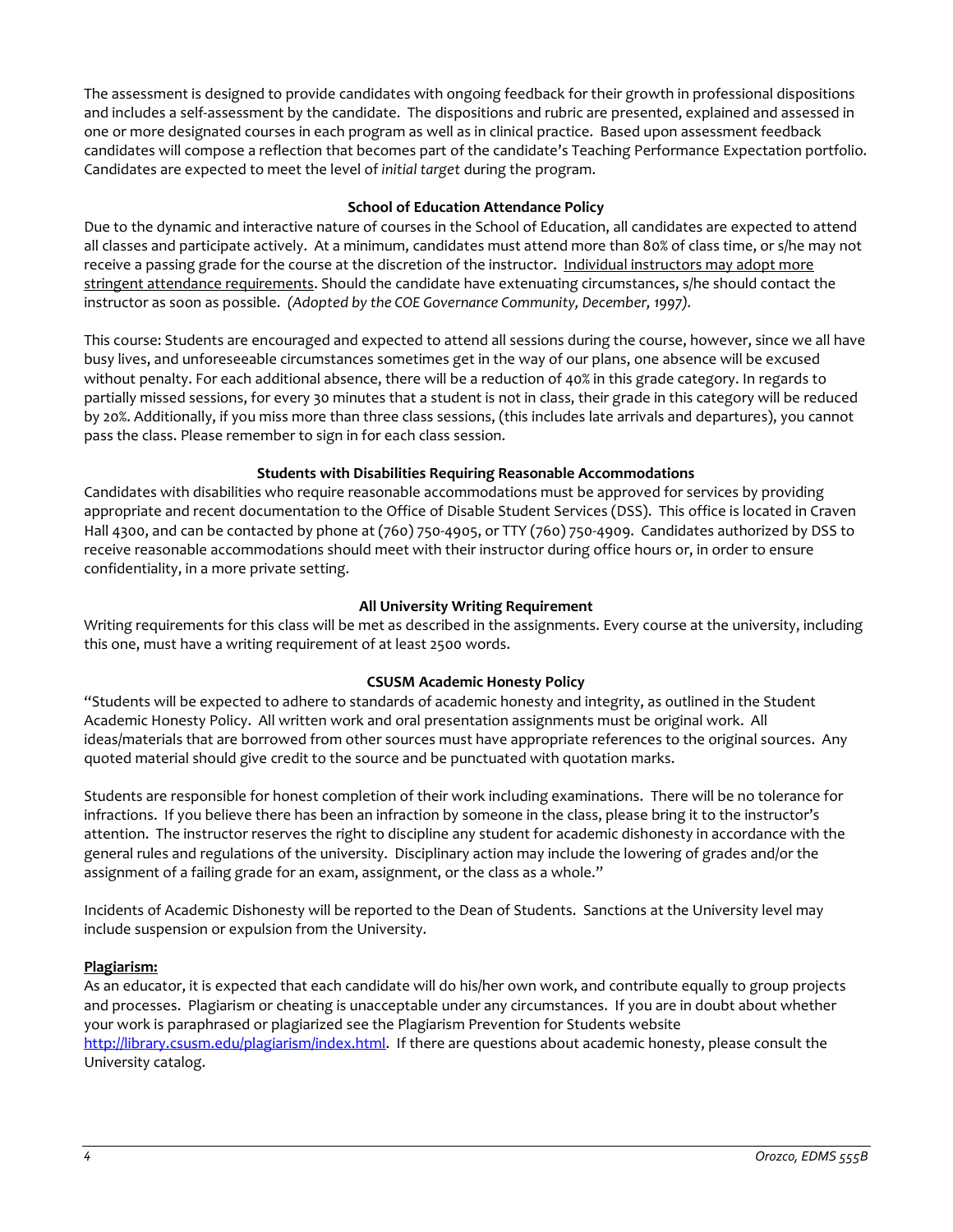## **Use of Technology:**

Candidates are expected to demonstrate competency in the use of various forms of technology (i.e. word processing, electronic mail, Moodle, use of the Internet, and/or multimedia presentations). Specific requirements for course assignments with regard to technology are at the discretion of the instructor. Keep a digital copy of all assignments for use in your teaching portfolio. All assignments will be submitted online, and some will be submitted in hard copy as well. Details will be given in class.

## **Electronic Communication Protocol:**

Electronic correspondence is a part of your professional interactions. If you need to contact the instructor, e-mail is often the easiest way to do so. It is my intention to respond to all received e-mails in a timely manner. Please be reminded that e-mail and on-line discussions are a very specific form of communication, with their own nuances and etiquette. For instance, electronic messages sent in all upper case (or lower case) letters, major typos, or slang, often communicate more than the sender originally intended. With that said, please be mindful of all e-mail and on-line discussion messages you send to your colleagues, to faculty members in the School of Education, or to persons within the greater educational community. All electronic messages should be crafted with professionalism and care. Things to consider:

- Would I say in person what this electronic message specifically says?
- How could this message be misconstrued?
- Does this message represent my highest self?
- Am I sending this electronic message to avoid a face-to-face conversation?

In addition, if there is ever a concern with an electronic message sent to you, please talk with the author in person in order to correct any confusion.

#### **Course Requirements**

Teacher education is a professional preparation program. It is expected that students will come to class prepared to discuss the readings, submit required assignments, and participate in class activities. Students are expected to adhere to academic honesty and integrity, standards of dependability, confidentiality and writing achievement. Because it is important for teachers to be able to effectively communicate their ideas to students, parents, colleagues, and administrators, writing that is original, clear and error-free is a priority for the School of Education. Note: Professor reserves the right to change, add to, or delete any material or assignment from the course*.*

| • Attendance, Participation, & Professional Disposition   | 13 points        |
|-----------------------------------------------------------|------------------|
| • 7 Reading Reflections Forums (2 points each)            | 14 points        |
| • Multicultural Book and Multimedia Tool Presentation     | 10 points        |
| • EL Questionnaire - Learning About Your English Learners | 10 points        |
| • ELD/SDAIE Lesson Observation & Write-up                 | 10 points        |
| • TPE 15 - Action Plan / Reflective Statement             | 10 points        |
| • Moodle Tasks (4 points each)                            | 8 points         |
| • Multicultural Resources & SDAIE "Thematic Unit"         | 25 points        |
|                                                           | Total 100 points |

#### **ASSIGNMENT DESCRIPTIONS**

NOTE: Full assignment guidelines can be found on Cougar Courses. Rubrics for assignments begin on page 14 of this syllabus.

#### **Attendance, Participation, and Professional Disposition**

#### **13 points**

First is the expectation that you will attend all class sessions prepared to actively participate in class activities, group and individual sharing, and discussions on various topics and assigned reading**.** Please see the guidelines for the School of Education Attendance Policy and the attendance requirements for this course on page 3 of this syllabus. Professional, credentialed educators are evaluated on "performance of non-instructional duties and responsibilities" by their administrators. Punctuality, attendance, collaboration with colleagues, and professionalism fall under this category. Your professional disposition is related to how you conduct yourself in class and at a school site. Please communicate any attendance issues directly with the instructor.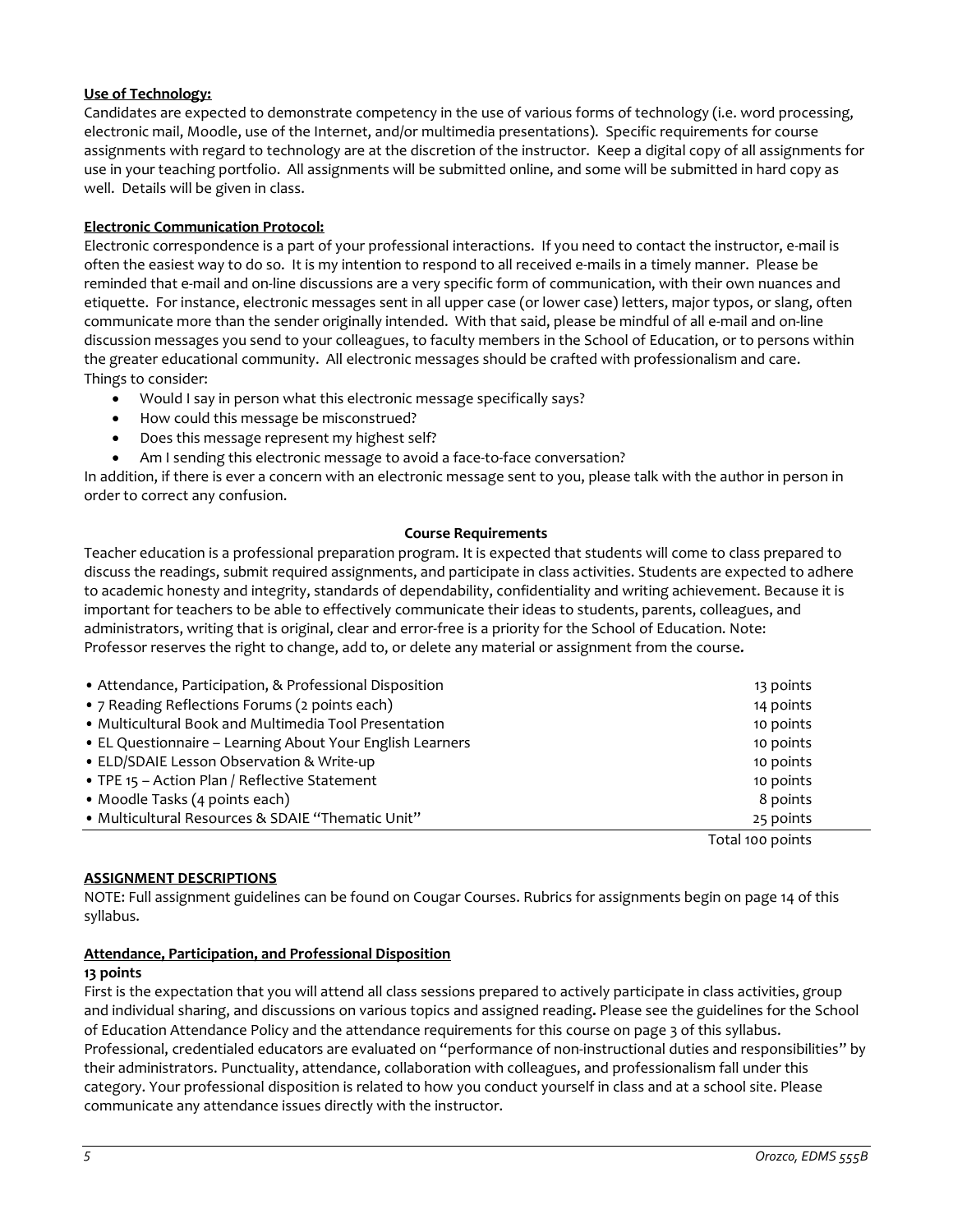# **Reading Reflections (7 reflections X 2 points each)**

## **14 points**

Reflections based on your reading assignments are due on the dates listed on your course outline. Submit electronic copies of the reading reflections on our Cougar Course. Reflections must include connections that can be made between your reaction to the text and teaching English Learners, with specific examples from your classroom observation experiences, tutoring, or other personal experiences in diverse settings. Think about the "take aways" and your interaction with the text. What are things you would like to implement or take from the readings that are important to you as a future teacher? One page maximum. This assignment could be done in an outline format. The reading reflections are a way to verify that the assigned readings for that week have been completed.

## **Multicultural Book & Multimedia Tool Presentation**

## **10 points**

Select and present a multicultural book and a multicultural website/app/multimedia tool that represent the heritage, culture, language or social justice issues pertaining to students in K-8 education. This culturally responsive literature/media tool is essential to reaching all students, to introduce a lesson, or augment a topic (ie., immigration, diversity, traditions, customs, family, etc.) or a resource to you as an educator. It would be great if the book and/or media site is a bilingual resource. You will bring the book to class and show us the website/multimedia tool by making a *short presentation on how you would use them in your class* and *the type of activities that would stem from ELD Standards, you could do with these resources to teach about a theme/content and elicit language development*. Our CSUSM library has a wonderful children's library with many bilingual books at the Barahona Center on the 5th floor. Examples will be provided in class. Students will sign-up for a 10 minute presentation. Presentations will be ongoing throughout the semester.

# **English Learner Questionnaire – Learning About Your English Learners**

## **10 points**

In class, students will work in groups to write lists of questions to ascertain information about their English Learners (ELs) in the following areas: linguistic background; academic language abilities, content knowledge, and skills; physical, social and emotional development; cultural and health considerations; and interests and aspirations. From these lists, each student will create a questionnaire that can be administered to his/her ELs. Try to think of questions that elicits language from your EL students, not just "yes" or "no" answers. Think about the language proficiency of your students. Indicate the grade level and possible PLD level of the students. You may add directions, introduction, or decorate it with border or clip art to make it attractive to your students (optional).

You will administer the questionnaire to an EL student. You will reflect on your questions & student responses. What did you find valuable about this process? How would you improve your questionnaire? How did you elicit information to help you plan for instruction and get to know your EL students better? After administering your questionnaire to an EL student, upload your questionnaire with a paragraph reflection on our Cougar Course by the due date. Share your findings in class. This assignment is aligned to the TPAs.

## **ELD / Sheltered Instruction Lesson Observation**

#### **10 points**

For this assignment you will observe an English Language Development or Sheltered Instruction [Specially Designed Academic Instruction in English (SDAIE) or Sheltered Instruction Observation Protocol (SIOP)] lesson at your student teaching school site or online. Your observation can be in any classroom with English Learners (ELD, SDAIE / Sheltered, or "mainstream"). You will first predict (hypothesize) what SIOP strategies you believe you will be observing during the lesson. Your observation write-up should include a description of the classroom, the SIOP techniques the teacher used, and how the students interacted with the lesson and peers. You will use the SIOP Protocol located in your textbook on pp. 294-296 as a checklist (data collection) and guideline for what to look for in an effective lesson for English Learners. In your write-up, you will also discuss your hypothesis about the strategies and the results. Then think of how (if necessary) you would modify the lesson/activity observed in light of the information and knowledge gained in the course. Submit an electronic copy of the lesson observation to our Cougar Course (3-5 pages maximum). Share your findings in class.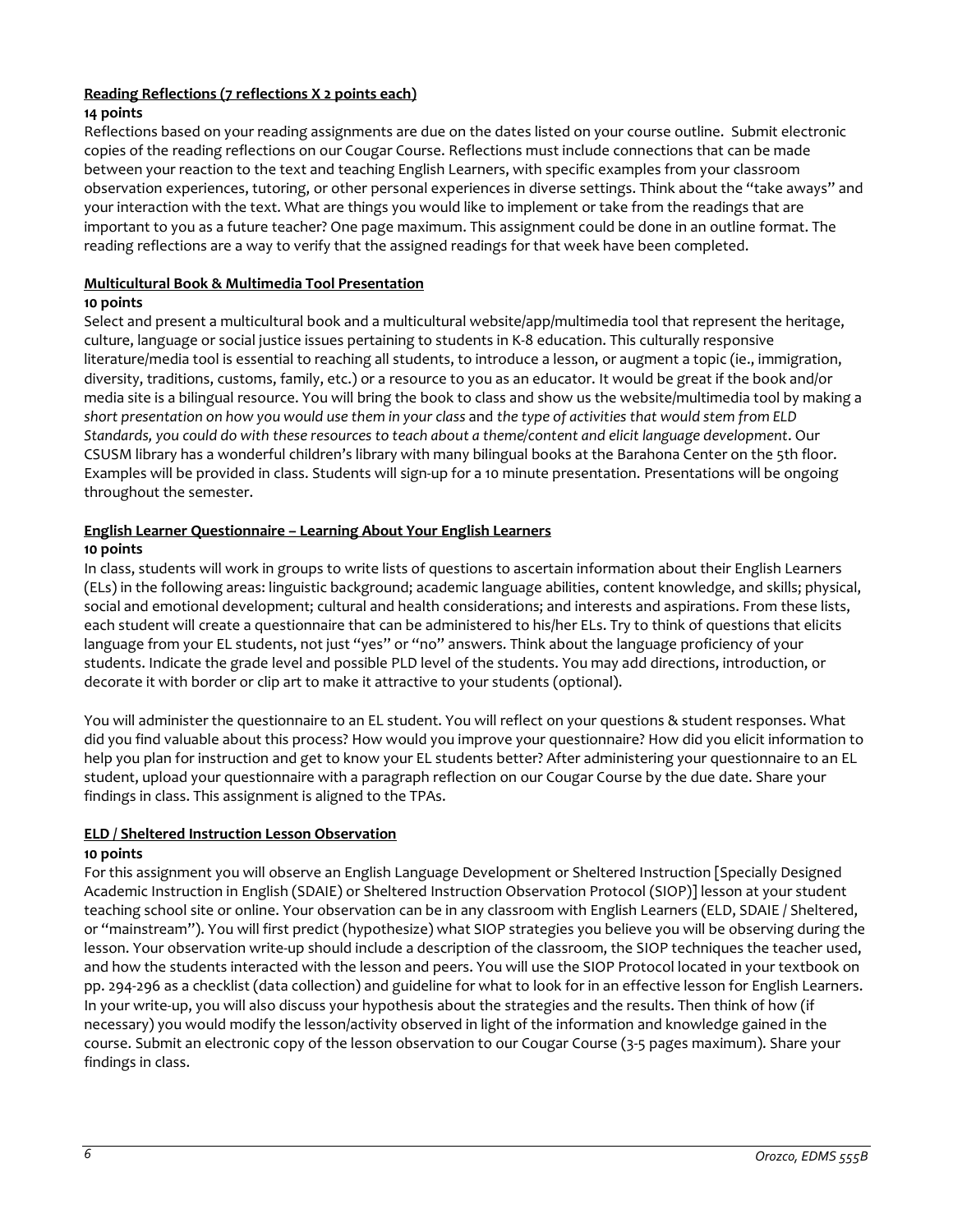# **TPE 15 – Action Plan / Reflective Statement**

## **10 points**

In this course, you are specifically responsible for demonstrating that you have met TPE 15: Social Justice and Equity in your coursework. Each student will *create a personalized diversity / social justice action plan* designed specifically for his/her English learners and/or their parents. Your plan will discuss how you, as a future teacher of English Learners, will address an issue of diversity, social justice and/or equity in your school classroom. Your plan will include the following; identifying / defining the issue you have chosen to address, a description of the English Learners and/or parents your plan is designed for, a reflection of the reasons you chose the issue, and a description of the personalized action plan (specific activities) you have created. Your action plan and reflective statement MUST reference TPE 15 so that you are demonstrating how you have met the TPE through this assignment. Post your final TPE 15 – Action Plan / Reflective Statement to our Cougar Course on due date.

# **Moodle Tasks**

## **8 points**

Two class sessions will be on-line. Moodle tasks should take about the equivalent of class time. You will synthesize the information from the webinar links and readings on Cougar Course. Please refer to the Cougar Course shell for the assignments that will be posted under the corresponding Moodle date. Each Moodle task is worth 4 points toward your final grade.

# **Sheltered Instruction (SDAIE/SIOP) / Multicultural Thematic Unit/Lesson Plan**

## **25 points**

Applying the Sheltered Instruction [Specially Designed Academic Instruction in English (SDAIE) or Sheltered Instruction Observation Protocol (SIOP)] methodologies and principles you have learned in class, you will *create a SDAIE/SIOP lesson plan* that includes an accurate assessment plan, instructional strategies, and interactive activities that are appropriate for English Learners at various proficiency levels. You will write and present a lesson plan that clearly delineates how every student will be a successful learner by providing universal access to diverse students (e.g., gifted, English Learners, special needs, poor readers, non-readers). This is a group task (2-4 students) and members will need to coordinate unit lessons around a central theme.

In addition, you will have the opportunity to *collect multicultural resources* (books, websites, articles, videos, apps, etc.), that are rooted in multicultural education / social justice and equity for students. The term "multicultural" includes the following categories; race or ethnicity, gender, religion, sexual orientation, socioeconomic status, age, and physical or mental ability and language.

During several class sessions, students will have the opportunity to work on their lesson plan both individually and in small groups by applying what they have learned from the readings, class discussions, and their classroom experiences. Detailed information on assignments will be shared in class. Students will have the opportunity to *present their Multicultural Unit Plan & Resources in a Poster Session Format*. All unit plans for your group will be submitted in a notebook the day of the MC poster session.

## **Electronic Submissions of Assignments**

This course is mostly paperless. Assignments are to be turned into the Moodle shell (except the final Thematic Unit plan) on time. Points will be deducted for late submissions as the work you do is essential to the discussions conducted in this course. Make sure you turn in the assignments in Word, 12 font, in Times New Roman.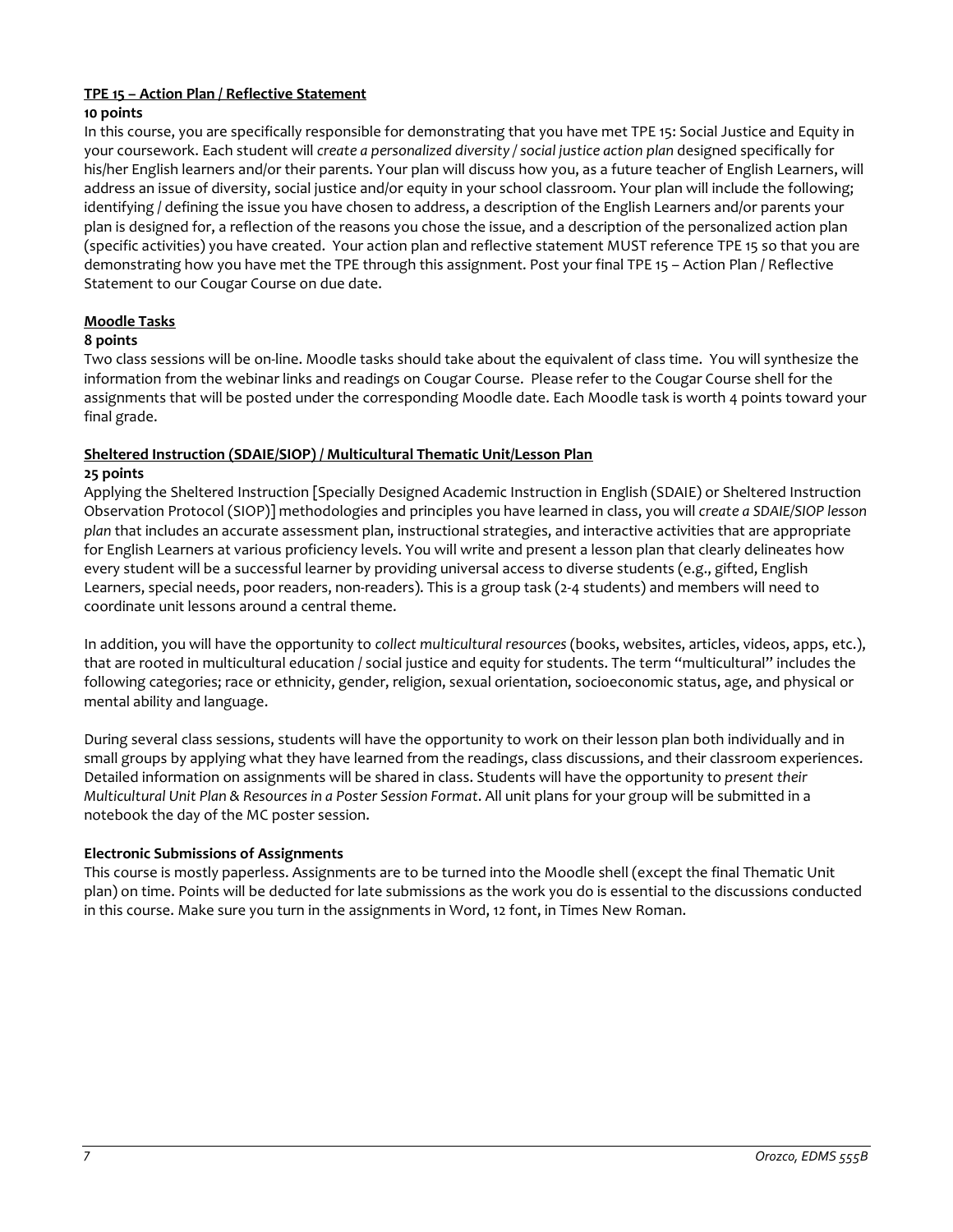## **Grading Standards**

All students are expected to participate in class activities and demonstrate reflective learning. It is important that students are well prepared for course sessions by completing the readings and assignments scheduled before the class meeting. Assignments should be typed and double-spaced. Students who wish to revise an assignment must negotiate the requirements of the revision with the instructor. It is expected that work will be turned in on time. Please discuss individual issues with the instructor. **Points will be deducted if assignments are submitted late (10% penalty per day late; no credit will be awarded if the assignment is one week late).**

| $95 - 100$ | Α  | $90 - 94$ | А- |
|------------|----|-----------|----|
| 87 - 89    | B+ | $83 - 86$ | B. |
| $80 - 82$  | B- | $77 - 79$ | C+ |
| $73 - 76$  | C  | $70 - 72$ | C- |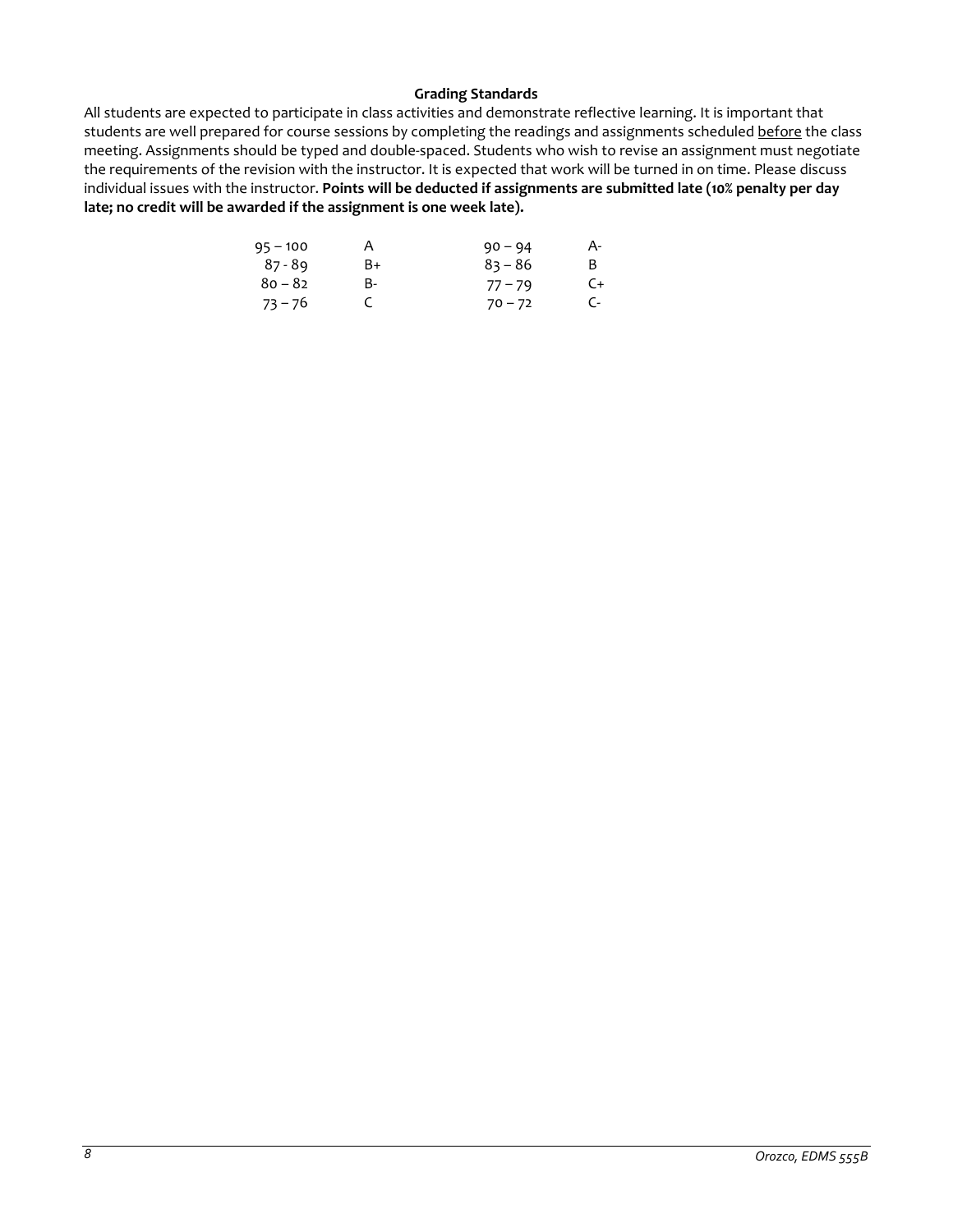# **Tentative Course Schedule**

The instructor reserves the rights to alter the instructional timeline, add, delete, and/or change topics and assignments in response to individual and class needs.

| Date      | <b>Topic</b>                                                  | Assignment (if any)                                     |
|-----------|---------------------------------------------------------------|---------------------------------------------------------|
| Session 1 | Introduction / Overview / Syllabus<br>٠                       | Upload or print a copy of the syllabus & bring it to    |
| 8/28/13   | Who are English Learners?<br>$\blacksquare$                   | class                                                   |
|           | Diverse Characteristics<br>$\blacksquare$                     | Sign-up for MC Book/Multimedia presentations in         |
|           | What is Sheltered Instruction?<br>$\blacksquare$              | class                                                   |
|           | Discuss Reading Reflections & MC<br>$\blacksquare$            | Multimedia presentations in class                       |
|           | Book/Multimedia Assignment                                    |                                                         |
| Session 2 | Second Language Acquisition<br>٠                              | Read:                                                   |
| 9/4/13    | L2 Theories and Research<br>٠                                 | SIOP Ch. 1 Sheltered Instruction                        |
|           | Historical Overview of Bilingual Education<br>٠               | SIOP Ch. 2 Lesson Preparation                           |
|           | <b>SIOP Components</b><br>п                                   | Forbidden Language on CC                                |
|           | Common Core Key Shifts and Implications for<br>$\blacksquare$ | <b>Due: Reading Reflection</b>                          |
|           | ELs                                                           |                                                         |
| Session 3 | Informing Instructional Decisions<br>٠                        | Read:                                                   |
| 9/11/13   | <b>CELDT and ELPAC Assessments</b><br>٠                       | SIOP Ch. 3 Bldg Background                              |
|           | 1999 ELD Standards<br>$\blacksquare$                          | Dove Ch. 1 Not-So Common Learners                       |
|           | Stages of Language Development<br>$\blacksquare$              | Diaz-Rico on CC- Learning about L2 Acquisition          |
|           | Language and Content Objectives<br>$\blacksquare$             | Download 1999 ELD Standards                             |
|           |                                                               | Bring laptop/iPad to class                              |
|           |                                                               | <b>Due: Reading Reflection</b>                          |
| Session 4 | Techniques, Strategies, & Linguistic Needs<br>٠               | Read:                                                   |
| 9/18/13   | Comprehensible Input & Strategies<br>٠                        | SIOP Ch. 4 Comp. Input                                  |
|           | <b>SIOP Checklist</b><br>$\blacksquare$                       | SIOP Ch. 5 Strategies                                   |
|           | 2012 ELD Standards and PLDs<br>٠                              | Download 2012 ELD Standards                             |
|           | Discuss EL Questionnaire<br>٠                                 | Bring laptop/iPad to class                              |
|           |                                                               | <b>Due: Reading Reflection</b>                          |
| Session 5 | Differentiating Instruction<br>٠                              | Read:                                                   |
| 9/25/13   | Active Participation<br>п                                     | SIOP Ch. 6 Interaction                                  |
|           | Common Core SL Strategies                                     | Dove Ch. 7 Core Speaking and Listening Strategies       |
|           |                                                               | <b>Due: Reading Reflection</b>                          |
| Session 6 | On-line Moodle Assignment:                                    | Read:                                                   |
| 10/2/13   | <b>Comprehension-Helping ELLs</b>                             | SIOP Ch. 7 Practice/Application                         |
|           | <b>Grasp the Full Picture</b>                                 | SIOP Ch. 8 Lesson Delivery                              |
|           |                                                               | Due: On-line Assignment                                 |
| Session 7 | Assessing Learning to Guide Instructional<br>٠                | Read:                                                   |
| 10/9/13   | Practices                                                     | SIOP Ch. 9 Review & Assessment                          |
|           | Formative and Summative Assessments, DOK<br>٠                 | <b>Due:</b> Questionnaire - Learning About Your English |
|           | The Achievement Gap<br>$\blacksquare$                         | Learners                                                |
| Session 8 | ELD Strategies & Academic Language<br>٠                       | Read:                                                   |
| 10/16/13  | Language Forms and Functions<br>٠                             | Dove Ch. 2 Core Strategies for Academic Language        |
|           | 2012 ELD Standards Appendix C: Theoretical<br>٠               | Development                                             |
|           | Foundations/Research                                          | <b>Due: Reading Reflection</b>                          |
|           | 2012 ELD Standards Appendix B: Learning About<br>п            |                                                         |
|           | How English Works                                             |                                                         |
|           | Active Participation<br>п                                     |                                                         |
|           | Discuss ELD Observation<br>п                                  |                                                         |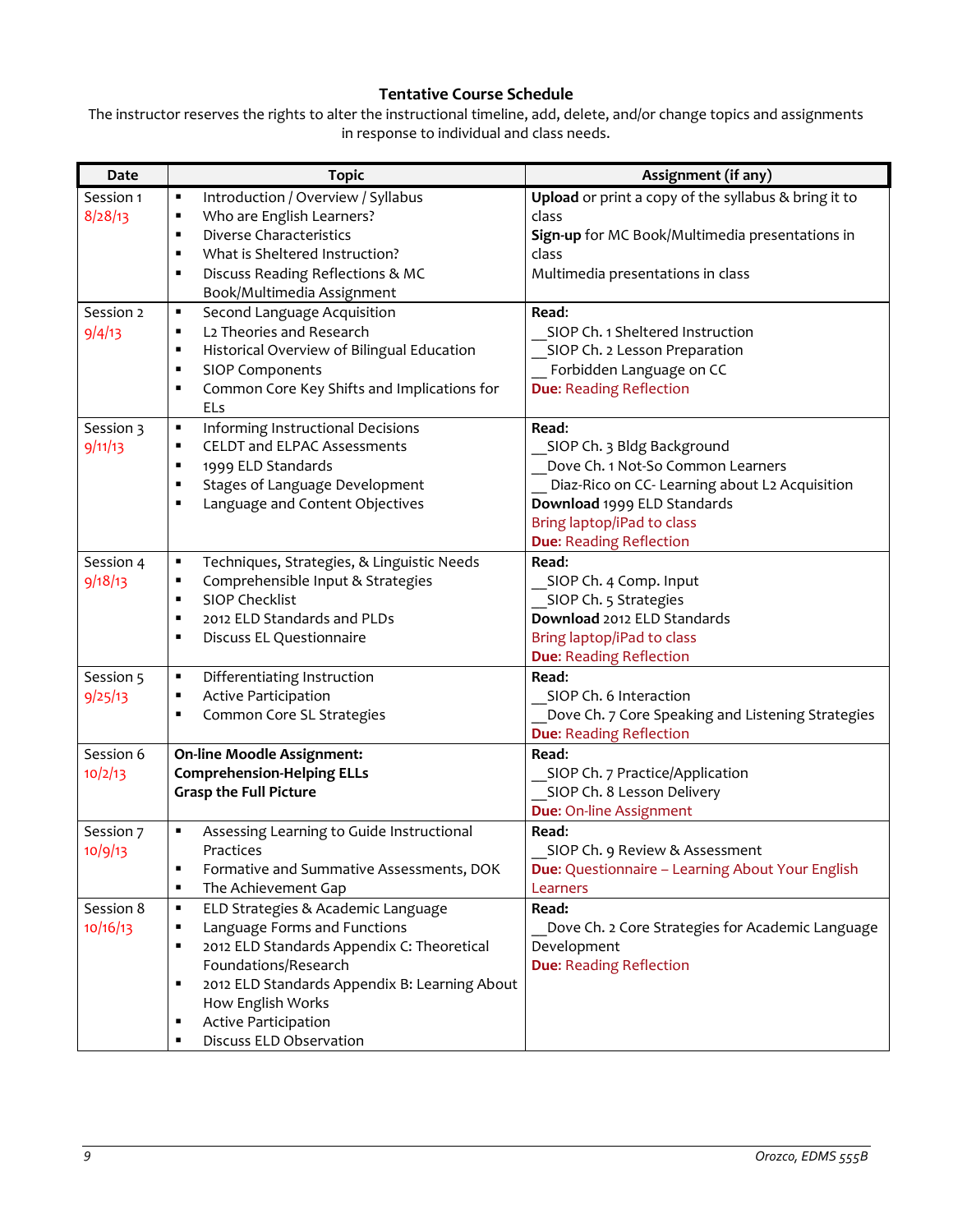| Session 9  | <b>Culturally Responsive Teaching</b><br>٠                        | Dove Ch. 5 Core Reading Foundational Skills           |
|------------|-------------------------------------------------------------------|-------------------------------------------------------|
| 10/23/13   | Integrating a Culture & Language Curriculum<br>٠                  | <b>Strategies</b>                                     |
|            | GLAD.<br>$\blacksquare$                                           | <b>Due: Reading Reflection</b>                        |
|            | 2012 ELD Standards Appendix A: Foundational<br>п                  |                                                       |
|            | Literacy Skills for ELs                                           |                                                       |
| Session 10 | <b>On-line Moodle Assignment:</b>                                 | <b>Due: On-line Assignment</b>                        |
| 10/30/13   | EL's with Learning Disabilities Special Ed.&                      |                                                       |
|            | <b>Accommodations</b>                                             |                                                       |
| Session 11 | Special Education Issues Re: ELs<br>٠                             | Read:                                                 |
| 11/6/13    | Transferable Skills between Spanish/English<br>п                  | SIOP Ch.10: Special Ed. and ELLs                      |
|            | Involving Parents, Families, and Communities of<br>$\blacksquare$ | Bring laptop/iPad to class                            |
|            | <b>ELs</b>                                                        | Due: ELD / SDAIE                                      |
|            | Discuss SDAIE Multicultural Thematic Unit<br>٠                    | Observation                                           |
| Session 12 | Content Instruction<br>$\blacksquare$                             | Read:                                                 |
| 11/13/13   | Making content accessible to EL's<br>٠                            | Dove Ch. 6 Core Writing Strategies                    |
|            | <b>Scaffolding for Success</b><br>٠                               | <b>Due: Reading Reflection</b>                        |
| Session 13 | <b>SIOP Features</b><br>$\blacksquare$                            | Due: TPE15 Action Plan                                |
| 11/20/13   | Teaching with the Brain in Mind<br>п                              | Bring your MC Lesson draft for peer review &          |
|            | Writer's Workshop<br>٠                                            | feedback.                                             |
| Session 14 | <b>Becoming Bilingual</b><br>٠                                    |                                                       |
| 11/27/13   | Writer's Workshop-Prepare for Poster Session<br>٠                 |                                                       |
| Session 15 | Course Conclusion<br>$\blacksquare$                               | Due: Multicultural Unit Plan and Poster/Table Display |
| 12/4/13    | Celebration Poster Session of MC Units &<br>٠                     | (hand thematic unit with lessons to instructor)       |
|            | roundtable presentations                                          |                                                       |
|            | SIOP Game<br>П                                                    |                                                       |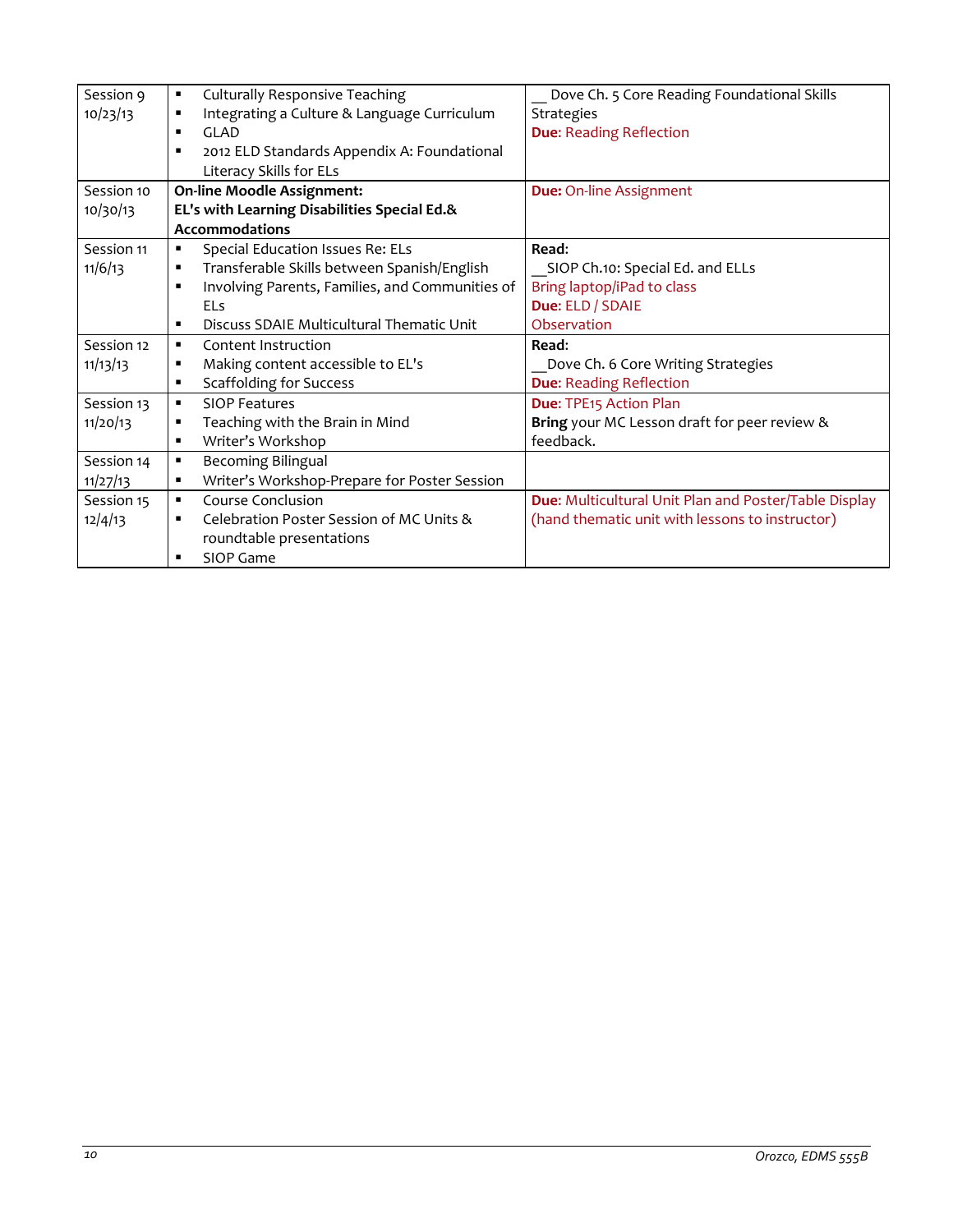## **RUBRICS FOR ASSIGNMENTS READING REFLECTION RUBRIC – 2 POINTS EACH**

| Criteria                                                                             | Developing                                                                                                                                                                                                                                                                                                                                                                                                                                                                                                       | Approaching                                                                                                                                                                                                                                                                                                                                                                                                                                                                | <b>Meets</b>                                                                                                                                                                                                                                                                                                                                                                                                                                                                    |
|--------------------------------------------------------------------------------------|------------------------------------------------------------------------------------------------------------------------------------------------------------------------------------------------------------------------------------------------------------------------------------------------------------------------------------------------------------------------------------------------------------------------------------------------------------------------------------------------------------------|----------------------------------------------------------------------------------------------------------------------------------------------------------------------------------------------------------------------------------------------------------------------------------------------------------------------------------------------------------------------------------------------------------------------------------------------------------------------------|---------------------------------------------------------------------------------------------------------------------------------------------------------------------------------------------------------------------------------------------------------------------------------------------------------------------------------------------------------------------------------------------------------------------------------------------------------------------------------|
|                                                                                      | o Points                                                                                                                                                                                                                                                                                                                                                                                                                                                                                                         | 1 Point                                                                                                                                                                                                                                                                                                                                                                                                                                                                    | 2 Points                                                                                                                                                                                                                                                                                                                                                                                                                                                                        |
| TPE <sub>7</sub><br>English Learners and<br><b>Followed Reflection</b><br>Guidelines | Candidate demonstrated<br>none/limited knowledge and<br>application of pedagogical<br>theories, principles, and<br>instructional practices for<br>comprehensive instruction of ELs.<br>Candidate integrated none/limited<br>personal thoughts, connections,<br>& experiences in achieving new<br>insights.<br>Candidate followed none/limited<br>directions on how to structure<br>and submit reading reflection.<br>Candidate demonstrated<br>none/limited<br>engagement/participation in<br>group discussions. | Candidate demonstrated some<br>knowledge and application of<br>pedagogical theories, principles,<br>and instructional practices for<br>comprehensive instruction of ELs.<br>Candidate integrated some<br>personal thoughts, connections,<br>& experiences in achieving new<br>insights.<br>Candidate followed some<br>directions on how to structure<br>and submit reading reflection.<br>Candidate demonstrated some<br>engagement/participation in<br>group discussions. | Candidate demonstrated<br>knowledge and application of<br>pedagogical theories, principles,<br>and instructional practices for<br>comprehensive instruction of ELs.<br>Candidate integrated personal<br>thoughts, connections,<br>experiences & questions in<br>achieving new insights.<br>Candidate has followed all<br>directions on how to structure<br>and submit reading reflection.<br>Candidate demonstrated full<br>engagement & participation in<br>group discussions. |

## **MULTICULTURAL MULTIMEDIA BOOK PRESENTATION RUBRIC – 10 POINTS**

| Criteria                | Developing                               | Approaching                           | <b>Meets</b>                                                    |
|-------------------------|------------------------------------------|---------------------------------------|-----------------------------------------------------------------|
|                         | <b>6 Points</b>                          | 8 Points                              | 10 Points                                                       |
| TPE <sub>7</sub>        | Candidate may not know how to            | Candidate knows how to select         | Candidate knows how to select                                   |
| Lesson meets            | select multicultural books &             | good multicultural books &            | excellent multicultural books &                                 |
| <b>Teaching English</b> | multimedia tool/websites                 | multimedia tool/websites              | multimedia tool/websites                                        |
| Learners                | grounded in the principles of            | grounded in the principles of         | grounded in the principles of                                   |
| <b>TPE 15</b>           | critically responsive literature that    | critically responsive literature that | critically responsive teaching that                             |
|                         | address issues of social justice and     | address issues of social justice and  | address issues of social justice and                            |
| Lesson meets Social     | equity for diverse populations.          | equity for diverse populations.       | equity for diverse populations.                                 |
| Justice                 | Presentation techniques did not          | Presentation techniques               | Excellent presentation techniques                               |
| and Equity              | enhanced book/website: lacked            | enhanced book/website.                | enhanced book/website:                                          |
|                         | vividness. Book/multimedia tool          | Book/multimedia tool related          | engaging and vivid.                                             |
|                         | related activities shared with<br>class. | activities shared with class.         | Book/multimedia tool & related<br>activities shared with class. |

## **TPE ACTION PLAN RUBRIC – 10 POINTS**

| Criteria                                                                                        | Developing                                                                                                                                                                                                                            | Approaching                                                                                                                                                                                                           | <b>Meets</b>                                                                                                                                                                                                                                                                                                               |  |
|-------------------------------------------------------------------------------------------------|---------------------------------------------------------------------------------------------------------------------------------------------------------------------------------------------------------------------------------------|-----------------------------------------------------------------------------------------------------------------------------------------------------------------------------------------------------------------------|----------------------------------------------------------------------------------------------------------------------------------------------------------------------------------------------------------------------------------------------------------------------------------------------------------------------------|--|
|                                                                                                 | 2 Point                                                                                                                                                                                                                               | 3 Points                                                                                                                                                                                                              | 5 Points                                                                                                                                                                                                                                                                                                                   |  |
| <b>TPE 15</b><br>Action Plan /<br>Reflective<br>Statement meets<br>Social Justice<br>and Equity | Candidate does not address or<br>clearly define an issue of social<br>justice and equity in the action<br>plan / reflective statement.<br>Activities for action plan are scant<br>or inappropriate for EL students<br>and/or parents. | Candidate addresses and defines<br>an issue of social justice and<br>equity adequately in the action<br>plan / reflective statement.<br>Activities for action plan are<br>adequate for EL students and/or<br>parents. | Candidate fully understands and<br>can apply issues of social justice<br>and equity for ELs. Candidate<br>clearly addresses and provides<br>excellent description of an issue in<br>the action plan / reflective<br>statement that is grounded in TPE<br>15. Activities are appropriate for<br>EL students and/or parents. |  |
| Guidelines                                                                                      | Candidate has followed few                                                                                                                                                                                                            | Candidate has followed some                                                                                                                                                                                           | Candidate has followed all                                                                                                                                                                                                                                                                                                 |  |
|                                                                                                 | directions on how to structure                                                                                                                                                                                                        | directions on how to structure                                                                                                                                                                                        | directions on how to structure                                                                                                                                                                                                                                                                                             |  |
|                                                                                                 | and submit Action Plan /                                                                                                                                                                                                              | and submit Action Plan /                                                                                                                                                                                              | and submit Action Plan /                                                                                                                                                                                                                                                                                                   |  |
|                                                                                                 | Reflective Statement. Limited                                                                                                                                                                                                         | Reflective Statement. Partial or                                                                                                                                                                                      | Reflective Statement. Full                                                                                                                                                                                                                                                                                                 |  |
|                                                                                                 | preparation & participation in                                                                                                                                                                                                        | full preparation & participation in                                                                                                                                                                                   | preparation and participation in                                                                                                                                                                                                                                                                                           |  |
|                                                                                                 | peer review and analysis could                                                                                                                                                                                                        | peer review and analysis could                                                                                                                                                                                        | peer review and analysis is                                                                                                                                                                                                                                                                                                |  |
|                                                                                                 | have affected outcome.                                                                                                                                                                                                                | have affected outcome.                                                                                                                                                                                                | evident.                                                                                                                                                                                                                                                                                                                   |  |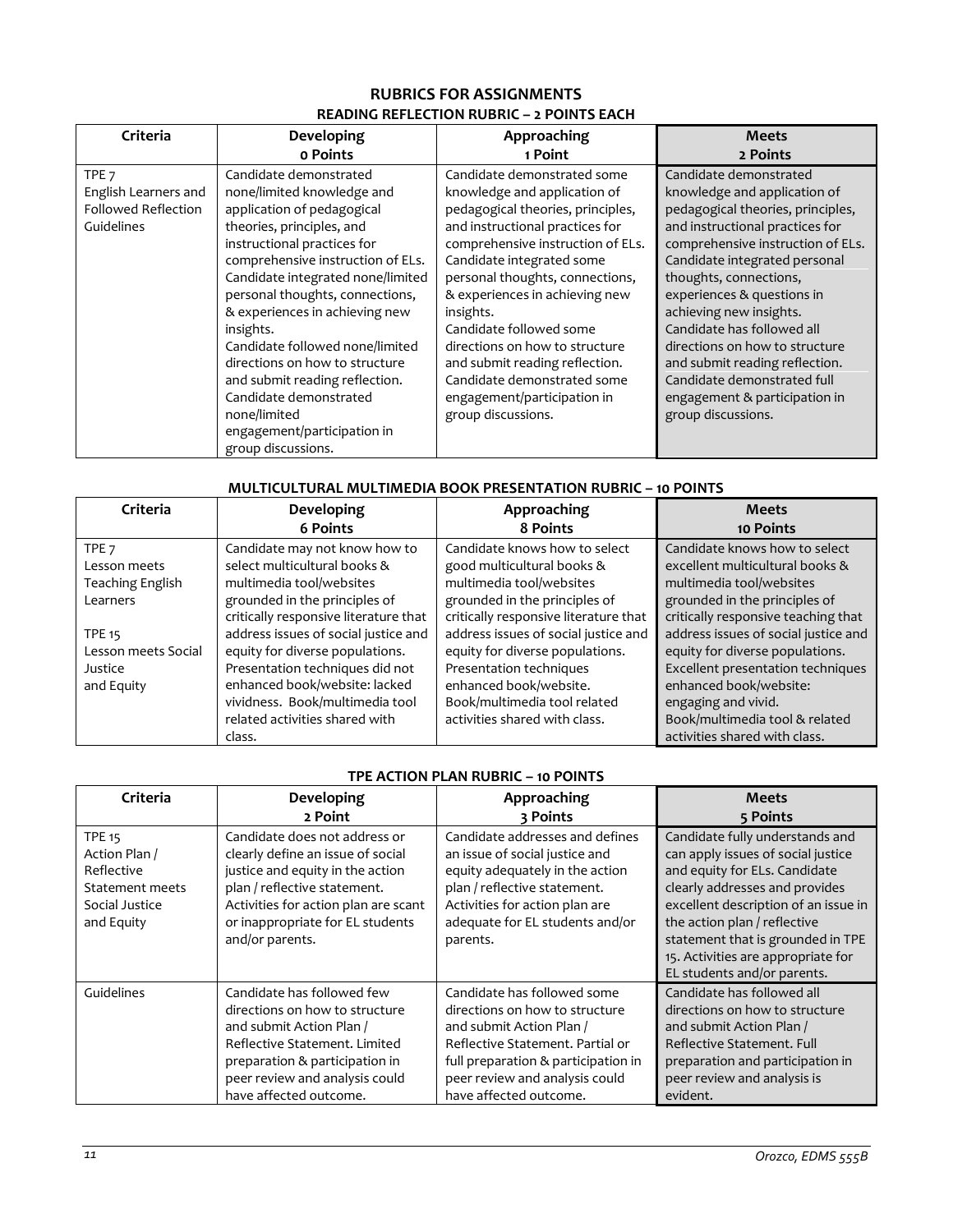| Criteria                                                         | Developing                                                                                                                                                                                                                                                 | Approaching                                                                                                                                                                                                                                                                                                  | <b>Meets</b>                                                                                                                                                                                                                                                                                                             |
|------------------------------------------------------------------|------------------------------------------------------------------------------------------------------------------------------------------------------------------------------------------------------------------------------------------------------------|--------------------------------------------------------------------------------------------------------------------------------------------------------------------------------------------------------------------------------------------------------------------------------------------------------------|--------------------------------------------------------------------------------------------------------------------------------------------------------------------------------------------------------------------------------------------------------------------------------------------------------------------------|
|                                                                  | 2 Point                                                                                                                                                                                                                                                    | 3 Points                                                                                                                                                                                                                                                                                                     | 4 Points                                                                                                                                                                                                                                                                                                                 |
| TPE <sub>7</sub><br>Lesson meets<br>Teaching English<br>Learners | Candidates know and can apply<br>few of the pedagogical theories,<br>principles, and instructional<br>practices for English learners.<br>Candidates do not comprehend<br>key academic concepts and ideas<br>for the development of a<br>SDAIE/SIOP lesson. | Candidates know some<br>pedagogical theories, principles,<br>and instructional practices for<br>English learners. Candidates<br>partially apply pedagogy in a<br>comprehensive manner. Some of<br>the SDAIE/SIOP lesson<br>components are included, but<br>ideas are partially developed or<br>inconsistent. | Candidates know and can apply<br>pedagogical theories, principles,<br>and instructional practices for<br>comprehensive instruction of all<br>English learners. SDAIE/SIOP<br>lesson components are clearly<br>stated and developed in lessons.                                                                           |
| <b>TPE 15</b><br>Lesson meets Social<br>Justice<br>and Equity    | Candidates do not address issues<br>of social justice and equity in the<br>classroom, and lessons are not<br>designed for students from<br>diverse backgrounds.<br>Multicultural resources are scant<br>or inappropriate for EL students<br>or lesson.     | Candidates have addressed some<br>issues of social justice and equity.<br>Lessons partly include<br>instructional practices for diverse<br>students and are inconsistently<br>grounded in theories of<br>multicultural education.                                                                            | Candidates know and can apply<br>issues of social justice and equity<br>in the classroom. Lessons include<br>instructional strategies that are<br>grounded in multicultural<br>education, and provide equitable<br>outcomes for all students from<br>different linguistic, cultural, social<br>and economic backgrounds. |
| Calendar & Thematic<br>Plan                                      | Candidate followed few directions<br>on how to write calendar &<br>connect all content areas for<br>multicultural unit and<br>assessments.                                                                                                                 | Candidate followed some<br>directions on how to write<br>calendar & connect all content<br>areas for multicultural unit and<br>assessments.                                                                                                                                                                  | Candidate followed all directions<br>on how to write calendar &<br>strongly connect all content areas<br>appropriately for multicultural<br>unit and assessments.                                                                                                                                                        |
| Guidelines:<br><b>SDAIE Unit Plan</b>                            | Candidate has followed few<br>directions on how to structure<br>and submit SDAIE/SIOP Unit Plan.<br>Limited participation in<br>class/group preparation &<br>planning could have affected<br>outcome.                                                      | Candidate has followed some<br>directions on how to structure<br>and submit SDAIE/SIOP Unit Plan.<br>Partial or full participation in<br>class/group preparation &<br>planning could have affected<br>outcome.                                                                                               | Candidate has followed all<br>directions on how to structure<br>and submit SDAIE/SIOP Unit Plan.<br>Full participation in class/group<br>preparation & planning is evident.                                                                                                                                              |
| Poster Session<br>Presentation                                   | Presentation of SDAIE/SIOP Unit<br>Plan was limited in techniques to<br>make it vivid, engaging, and<br>incorporate visual aids in class.<br>Displayed limited resources<br>appropriate for multicultural unit.                                            | Presentation of SDAIE/SIOP Unit<br>Plan incorporated some<br>techniques to make it vivid,<br>engaging, and incorporate visual<br>aids in class. Resources reflected<br>some appropriate resources for<br>multicultural unit.                                                                                 | Various techniques incorporated<br>into the presentation of<br>SDAIE/SIOP Unit Plan to make it<br>vivid, engaging with the use of<br>visuals. All resources/books highly<br>appropriate for multicultural unit.                                                                                                          |

## **MULTICULTURAL THEMATIC UNIT-LESSON PLAN RUBRIC- 25 POINTS**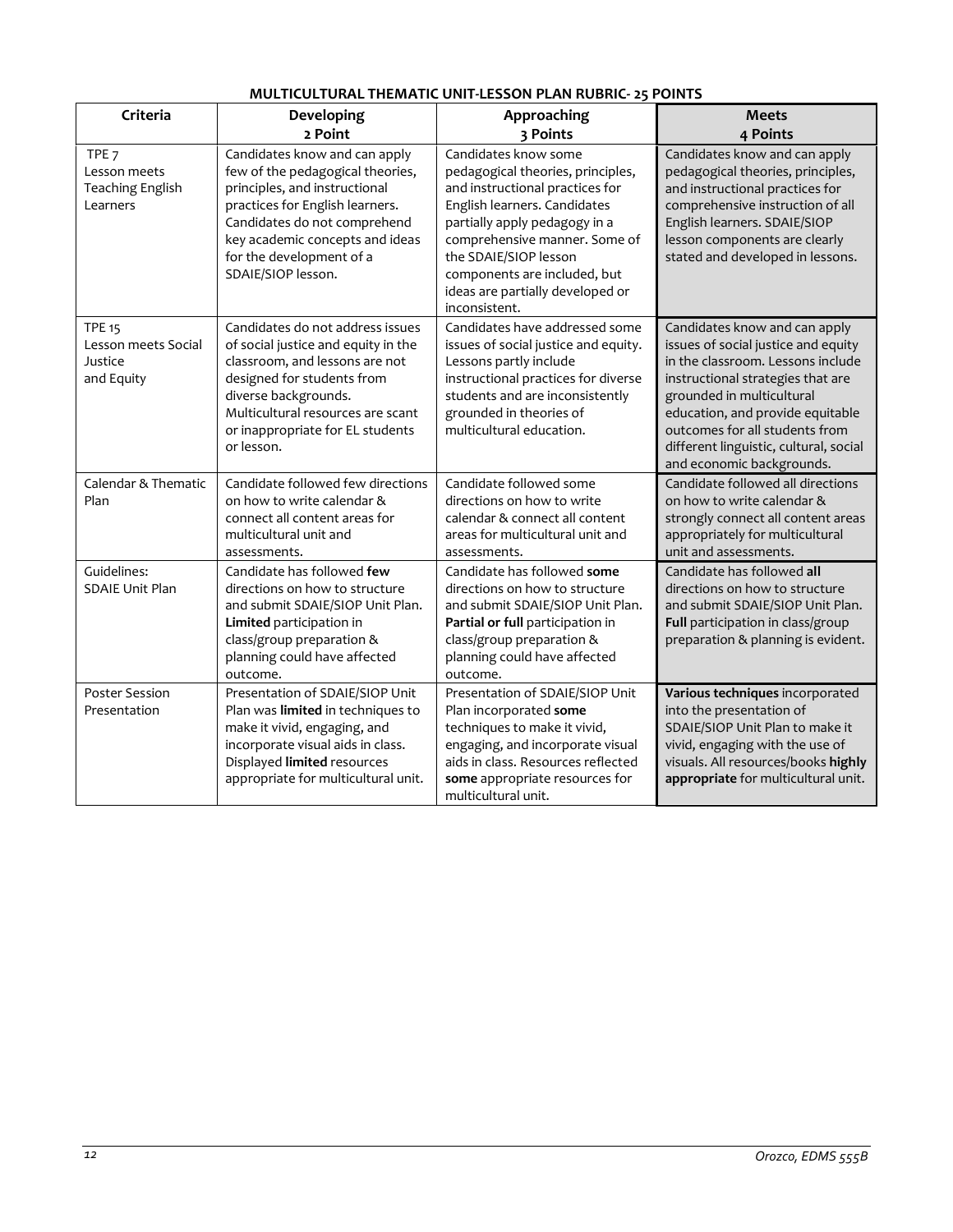#### **MOODLE TASKS-4 POINTS**

| Criteria                                | Developing                                                                                                                                                                                                                                                                                                 | Approaching                                                                                                                                                                                                                                                                             | <b>Meets</b>                                                                                                                                                                                                                                                                            |
|-----------------------------------------|------------------------------------------------------------------------------------------------------------------------------------------------------------------------------------------------------------------------------------------------------------------------------------------------------------|-----------------------------------------------------------------------------------------------------------------------------------------------------------------------------------------------------------------------------------------------------------------------------------------|-----------------------------------------------------------------------------------------------------------------------------------------------------------------------------------------------------------------------------------------------------------------------------------------|
|                                         | o Point                                                                                                                                                                                                                                                                                                    | 2 Points                                                                                                                                                                                                                                                                                | 4 Points                                                                                                                                                                                                                                                                                |
| TPE <sub>7</sub><br>English<br>Learners | Candidate demonstrated<br>none/limited knowledge and<br>application of pedagogical<br>theories, principles, and<br>instructional practices for<br>comprehensive instruction of ELs.<br>Candidate integrated none/limited<br>personal thoughts, connections,<br>& experiences in achieving new<br>insights. | Candidate demonstrated some<br>knowledge and application of<br>pedagogical theories, principles,<br>and instructional practices for<br>comprehensive instruction of ELs.<br>Candidate integrated some<br>personal thoughts, connections,<br>& experiences in achieving new<br>insights. | Candidate demonstrated<br>knowledge and application of<br>pedagogical theories, principles,<br>and instructional practices for<br>comprehensive instruction of ELs.<br>Candidate integrated personal<br>thoughts, connections,<br>experiences & questions in<br>achieving new insights. |
| Followed<br>Reflection<br>Guidelines    | Candidate followed none/limited<br>directions on how to structure<br>and submit an on-line reflection.<br>Candidate demonstrated<br>none/limited<br>engagement/participation in<br>group discussions.                                                                                                      | Candidate followed some<br>directions on how to structure<br>and submit an on-line reflection.<br>Candidate demonstrated some<br>engagement/participation in<br>group discussions.                                                                                                      | Candidate has followed all<br>directions on how to structure<br>and submit an on-line reflection.<br>Candidate demonstrated full<br>engagement & participation in<br>group discussions.                                                                                                 |

# **EL QUESTIONNAIRE-10 POINTS**

| Criteria                           | Developing<br>2 Point                                                                                                                                                                   | Approaching<br>3 Points                                                                                                                                                               | <b>Meets</b><br>5 Points                                                                                                                                                                                                        |
|------------------------------------|-----------------------------------------------------------------------------------------------------------------------------------------------------------------------------------------|---------------------------------------------------------------------------------------------------------------------------------------------------------------------------------------|---------------------------------------------------------------------------------------------------------------------------------------------------------------------------------------------------------------------------------|
| Learning About<br>English Learners | Teacher candidate had<br>incomplete information to<br>ascertain background of ELs.<br>Candidate's questions briefly<br>address all the topics. Writing<br>didn't followed format given. | Teacher candidate had adequate<br>information to ascertain<br>background of ELs. Candidate's<br>questions addressed some of the<br>topics. Writing followed format<br>given.          | Teacher candidate provided<br>excellent information to ascertain<br>background of ELs. Candidate's<br>questions clearly & effectively<br>addressed the topics. Writing was<br>focused and well organized.                       |
| Interview Guidelines               | Candidate followed few directions<br>on how to structure and submit<br>questionnaire. Demonstrated<br>limited engagement &<br>participation in class activities &<br>group discussions. | Candidate followed some<br>directions on how to structure<br>and submit questionnaire.<br>Demonstrated some engagement<br>& participation in class activities &<br>group discussions. | Candidate followed all directions<br>on how to structure and submit<br>questionnaire (referred to<br>directions given in class).<br>Demonstrated full engagement &<br>participation in class activities &<br>group discussions. |